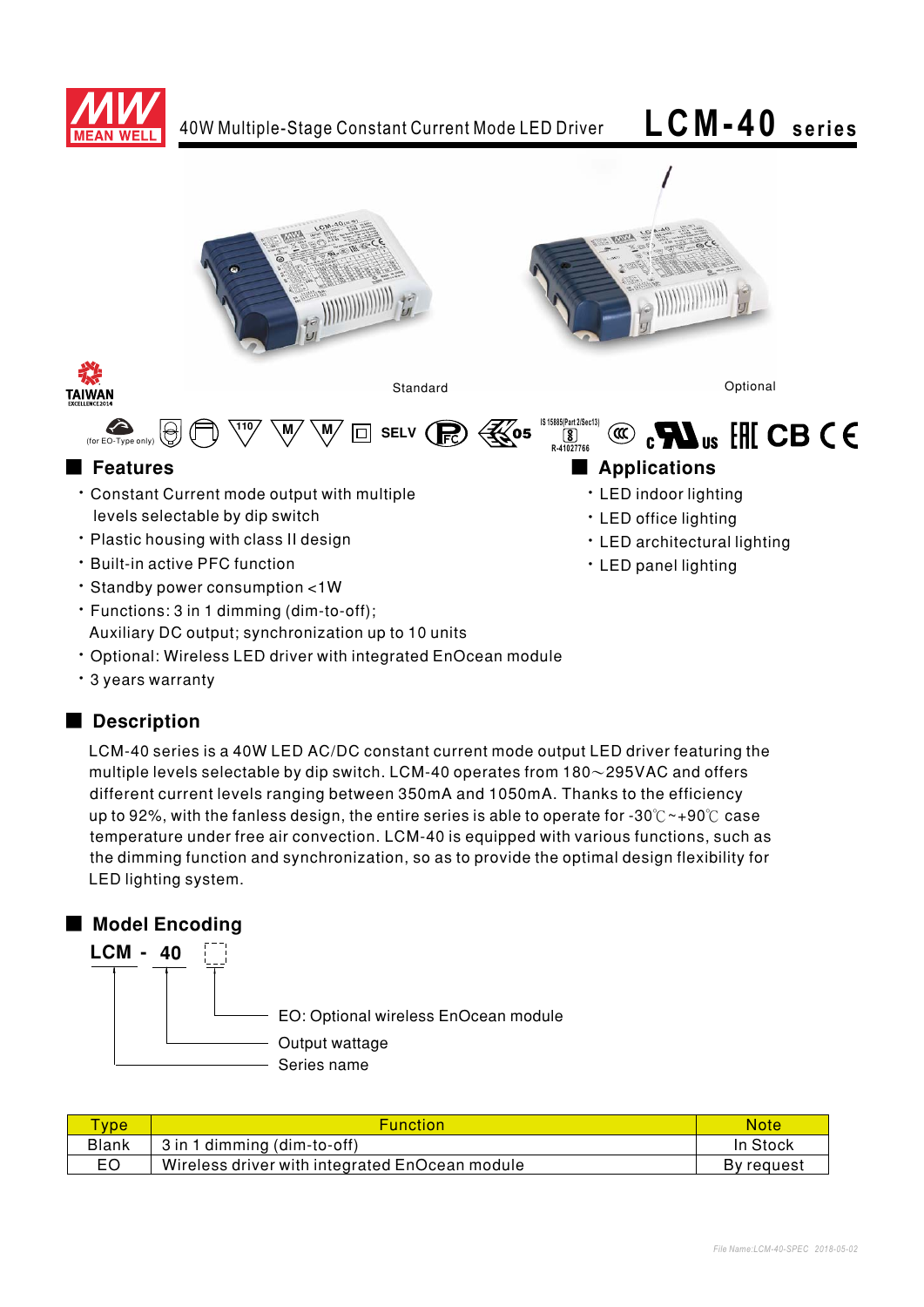

## **SPECIFICATION**

| <b>MODEL</b>        |                                                                                                                                                                                                                                                                                                                                                                                                                                                                                                                                                                                                                                                                                                                                                                                                                                                                                                                                                                                                                                                                                                                                                                                                                                                                                                               | <b>LCM-40</b>                                                                                                                                    |                                                                                       |           |                                                                                                       |           |           |
|---------------------|---------------------------------------------------------------------------------------------------------------------------------------------------------------------------------------------------------------------------------------------------------------------------------------------------------------------------------------------------------------------------------------------------------------------------------------------------------------------------------------------------------------------------------------------------------------------------------------------------------------------------------------------------------------------------------------------------------------------------------------------------------------------------------------------------------------------------------------------------------------------------------------------------------------------------------------------------------------------------------------------------------------------------------------------------------------------------------------------------------------------------------------------------------------------------------------------------------------------------------------------------------------------------------------------------------------|--------------------------------------------------------------------------------------------------------------------------------------------------|---------------------------------------------------------------------------------------|-----------|-------------------------------------------------------------------------------------------------------|-----------|-----------|
|                     |                                                                                                                                                                                                                                                                                                                                                                                                                                                                                                                                                                                                                                                                                                                                                                                                                                                                                                                                                                                                                                                                                                                                                                                                                                                                                                               | Current level selectable via DIP switch, please refer to"DIP SWITCH TABLE" section                                                               |                                                                                       |           |                                                                                                       |           |           |
|                     | <b>CURRENT LEVEL</b>                                                                                                                                                                                                                                                                                                                                                                                                                                                                                                                                                                                                                                                                                                                                                                                                                                                                                                                                                                                                                                                                                                                                                                                                                                                                                          | 350mA                                                                                                                                            | 500mA                                                                                 | 600mA     | 700mA(default)                                                                                        | 900mA     | 1050mA    |
|                     | <b>RATED POWER</b>                                                                                                                                                                                                                                                                                                                                                                                                                                                                                                                                                                                                                                                                                                                                                                                                                                                                                                                                                                                                                                                                                                                                                                                                                                                                                            | 42W                                                                                                                                              |                                                                                       |           |                                                                                                       |           |           |
| <b>OUTPUT</b>       | <b>DC VOLTAGE RANGE</b>                                                                                                                                                                                                                                                                                                                                                                                                                                                                                                                                                                                                                                                                                                                                                                                                                                                                                                                                                                                                                                                                                                                                                                                                                                                                                       | $2 - 100V$                                                                                                                                       | $2 - 80V$                                                                             | $2 - 67V$ | $2 - 57V$                                                                                             | $2 - 45V$ | $2 - 40V$ |
|                     | <b>OPEN CIRCUIT VOLTAGE (max.)</b>                                                                                                                                                                                                                                                                                                                                                                                                                                                                                                                                                                                                                                                                                                                                                                                                                                                                                                                                                                                                                                                                                                                                                                                                                                                                            | 110V                                                                                                                                             |                                                                                       |           | 65V                                                                                                   |           |           |
|                     | <b>CURRENT RIPPLE</b><br>Note <sub>.5</sub>                                                                                                                                                                                                                                                                                                                                                                                                                                                                                                                                                                                                                                                                                                                                                                                                                                                                                                                                                                                                                                                                                                                                                                                                                                                                   | 5.0% max. @rated current                                                                                                                         |                                                                                       |           |                                                                                                       |           |           |
|                     | <b>CURRENT TOLERANCE</b>                                                                                                                                                                                                                                                                                                                                                                                                                                                                                                                                                                                                                                                                                                                                                                                                                                                                                                                                                                                                                                                                                                                                                                                                                                                                                      | ±5%                                                                                                                                              |                                                                                       |           |                                                                                                       |           |           |
|                     | <b>AUXILIARY DC OUTPUT</b>                                                                                                                                                                                                                                                                                                                                                                                                                                                                                                                                                                                                                                                                                                                                                                                                                                                                                                                                                                                                                                                                                                                                                                                                                                                                                    | Nominal 12V (deviation 11.4~12.6V)@50mA                                                                                                          |                                                                                       |           |                                                                                                       |           |           |
|                     | <b>SETUP TIME</b><br>Note.3                                                                                                                                                                                                                                                                                                                                                                                                                                                                                                                                                                                                                                                                                                                                                                                                                                                                                                                                                                                                                                                                                                                                                                                                                                                                                   | 500ms / 230VAC                                                                                                                                   |                                                                                       |           |                                                                                                       |           |           |
|                     | <b>VOLTAGE RANGE</b><br>Note.2                                                                                                                                                                                                                                                                                                                                                                                                                                                                                                                                                                                                                                                                                                                                                                                                                                                                                                                                                                                                                                                                                                                                                                                                                                                                                | $180 - 295$ VAC<br>254~417VDC<br>(Please refer to "STATIC CHARACTERISTIC" section)                                                               |                                                                                       |           |                                                                                                       |           |           |
|                     | <b>FREQUENCY RANGE</b>                                                                                                                                                                                                                                                                                                                                                                                                                                                                                                                                                                                                                                                                                                                                                                                                                                                                                                                                                                                                                                                                                                                                                                                                                                                                                        | $47 - 63$ Hz                                                                                                                                     |                                                                                       |           |                                                                                                       |           |           |
| <b>INPUT</b>        | <b>POWER FACTOR (Typ.)</b>                                                                                                                                                                                                                                                                                                                                                                                                                                                                                                                                                                                                                                                                                                                                                                                                                                                                                                                                                                                                                                                                                                                                                                                                                                                                                    | PF≧0.975/230VAC, PF≧0.96/277VAC @full load<br>(Please refer to "POWER FACTOR (PF) CHARACTERISTIC" section)                                       |                                                                                       |           |                                                                                                       |           |           |
|                     | <b>TOTAL HARMONIC DISTORTION</b>                                                                                                                                                                                                                                                                                                                                                                                                                                                                                                                                                                                                                                                                                                                                                                                                                                                                                                                                                                                                                                                                                                                                                                                                                                                                              | THD< 20%(@load≧75%)<br>(Please refer to "TOTAL HARMONIC DISTORTION(THD)" section)                                                                |                                                                                       |           |                                                                                                       |           |           |
|                     | <b>EFFICIENCY (Typ.)</b><br>Note.4                                                                                                                                                                                                                                                                                                                                                                                                                                                                                                                                                                                                                                                                                                                                                                                                                                                                                                                                                                                                                                                                                                                                                                                                                                                                            | 91%                                                                                                                                              |                                                                                       |           |                                                                                                       |           |           |
|                     | <b>AC CURRENT (Typ.)</b>                                                                                                                                                                                                                                                                                                                                                                                                                                                                                                                                                                                                                                                                                                                                                                                                                                                                                                                                                                                                                                                                                                                                                                                                                                                                                      | 0.23A/230VAC                                                                                                                                     | 0.2A/277VAC                                                                           |           |                                                                                                       |           |           |
|                     | <b>INRUSH CURRENT (Typ.)</b>                                                                                                                                                                                                                                                                                                                                                                                                                                                                                                                                                                                                                                                                                                                                                                                                                                                                                                                                                                                                                                                                                                                                                                                                                                                                                  |                                                                                                                                                  |                                                                                       |           | COLD START 20A(twidth=260µs measured at 50% Ipeak) at 230VAC; Per NEMA 410                            |           |           |
|                     | MAX. No. of PSUs on 16A<br><b>CIRCUIT BREAKER</b>                                                                                                                                                                                                                                                                                                                                                                                                                                                                                                                                                                                                                                                                                                                                                                                                                                                                                                                                                                                                                                                                                                                                                                                                                                                             |                                                                                                                                                  | 26 units (circuit breaker of type B) / 44 units (circuit breaker of type C) at 230VAC |           |                                                                                                       |           |           |
|                     | <b>LEAKAGE CURRENT</b>                                                                                                                                                                                                                                                                                                                                                                                                                                                                                                                                                                                                                                                                                                                                                                                                                                                                                                                                                                                                                                                                                                                                                                                                                                                                                        | <0.5mA / 240VAC                                                                                                                                  |                                                                                       |           |                                                                                                       |           |           |
|                     | <b>STANDBY POWER</b><br><b>CONSUMPTION Note.6</b>                                                                                                                                                                                                                                                                                                                                                                                                                                                                                                                                                                                                                                                                                                                                                                                                                                                                                                                                                                                                                                                                                                                                                                                                                                                             | <1W                                                                                                                                              |                                                                                       |           |                                                                                                       |           |           |
|                     | <b>SHORT CIRCUIT</b>                                                                                                                                                                                                                                                                                                                                                                                                                                                                                                                                                                                                                                                                                                                                                                                                                                                                                                                                                                                                                                                                                                                                                                                                                                                                                          | Constant current limiting, recovers automatically after fault condition is removed                                                               |                                                                                       |           |                                                                                                       |           |           |
|                     |                                                                                                                                                                                                                                                                                                                                                                                                                                                                                                                                                                                                                                                                                                                                                                                                                                                                                                                                                                                                                                                                                                                                                                                                                                                                                                               | $110 - 130V$                                                                                                                                     |                                                                                       |           |                                                                                                       |           |           |
| <b>PROTECTION</b>   | <b>OVER VOLTAGE</b>                                                                                                                                                                                                                                                                                                                                                                                                                                                                                                                                                                                                                                                                                                                                                                                                                                                                                                                                                                                                                                                                                                                                                                                                                                                                                           |                                                                                                                                                  | Shutdown o/p voltage, re-power on to recover                                          |           |                                                                                                       |           |           |
|                     | <b>OVER TEMPERATURE</b>                                                                                                                                                                                                                                                                                                                                                                                                                                                                                                                                                                                                                                                                                                                                                                                                                                                                                                                                                                                                                                                                                                                                                                                                                                                                                       | Shutdown o/p voltage, re-power on to recover                                                                                                     |                                                                                       |           |                                                                                                       |           |           |
|                     | <b>WIRELESS PROTOCOL(Optional)</b>                                                                                                                                                                                                                                                                                                                                                                                                                                                                                                                                                                                                                                                                                                                                                                                                                                                                                                                                                                                                                                                                                                                                                                                                                                                                            | EnOcean standard 868 MHz; Max. device(switch) saved into the memory : 33                                                                         |                                                                                       |           |                                                                                                       |           |           |
|                     | <b>DIMMING</b>                                                                                                                                                                                                                                                                                                                                                                                                                                                                                                                                                                                                                                                                                                                                                                                                                                                                                                                                                                                                                                                                                                                                                                                                                                                                                                | Please refer to "DIMMING OPERATION" section                                                                                                      |                                                                                       |           |                                                                                                       |           |           |
| <b>FUNCTION</b>     | <b>SYNCHRONIZATION</b>                                                                                                                                                                                                                                                                                                                                                                                                                                                                                                                                                                                                                                                                                                                                                                                                                                                                                                                                                                                                                                                                                                                                                                                                                                                                                        | Please refer to "SYNCHRONIZATION OPERATION" section                                                                                              |                                                                                       |           |                                                                                                       |           |           |
|                     | <b>TEMP. COMPENSATION</b>                                                                                                                                                                                                                                                                                                                                                                                                                                                                                                                                                                                                                                                                                                                                                                                                                                                                                                                                                                                                                                                                                                                                                                                                                                                                                     |                                                                                                                                                  |                                                                                       |           | By external NTC, please refer to "TEMPERATURE COMPENSATION OPERATION" section                         |           |           |
|                     | <b>WORKING TEMP.</b>                                                                                                                                                                                                                                                                                                                                                                                                                                                                                                                                                                                                                                                                                                                                                                                                                                                                                                                                                                                                                                                                                                                                                                                                                                                                                          | Tcase=-30 ~ +90℃ (Please refer to "OUTPUT LOAD vs TEMPERATURE" section)                                                                          |                                                                                       |           |                                                                                                       |           |           |
|                     | <b>MAX. CASE TEMP.</b>                                                                                                                                                                                                                                                                                                                                                                                                                                                                                                                                                                                                                                                                                                                                                                                                                                                                                                                                                                                                                                                                                                                                                                                                                                                                                        | Tcase=+90 $°C$                                                                                                                                   |                                                                                       |           |                                                                                                       |           |           |
| <b>ENVIRONMENT</b>  | <b>WORKING HUMIDITY</b>                                                                                                                                                                                                                                                                                                                                                                                                                                                                                                                                                                                                                                                                                                                                                                                                                                                                                                                                                                                                                                                                                                                                                                                                                                                                                       | $20 \sim 90\%$ RH non-condensing                                                                                                                 |                                                                                       |           |                                                                                                       |           |           |
|                     | <b>STORAGE TEMP., HUMIDITY</b>                                                                                                                                                                                                                                                                                                                                                                                                                                                                                                                                                                                                                                                                                                                                                                                                                                                                                                                                                                                                                                                                                                                                                                                                                                                                                | $-40 \sim +80^{\circ}$ C, 10 ~ 95% RH                                                                                                            |                                                                                       |           |                                                                                                       |           |           |
|                     | <b>TEMP. COEFFICIENT</b>                                                                                                                                                                                                                                                                                                                                                                                                                                                                                                                                                                                                                                                                                                                                                                                                                                                                                                                                                                                                                                                                                                                                                                                                                                                                                      | $\pm 0.03\%$ /°C (0 ~ 40°C)                                                                                                                      |                                                                                       |           |                                                                                                       |           |           |
|                     | <b>VIBRATION</b>                                                                                                                                                                                                                                                                                                                                                                                                                                                                                                                                                                                                                                                                                                                                                                                                                                                                                                                                                                                                                                                                                                                                                                                                                                                                                              | 10 $\sim$ 500Hz, 2G 10min./1cycle, period for 60min. each along X, Y, Z axes                                                                     |                                                                                       |           |                                                                                                       |           |           |
|                     | <b>SAFETY STANDARDS</b>                                                                                                                                                                                                                                                                                                                                                                                                                                                                                                                                                                                                                                                                                                                                                                                                                                                                                                                                                                                                                                                                                                                                                                                                                                                                                       | UL8750, CSA C22.2 No.250.13-12, ENEC EN61347-1, EN61347-2-13, EN62384 independent, GB19510.14, GB19510.1,<br>BIS IS15885, EAC TP TC 004 approved |                                                                                       |           |                                                                                                       |           |           |
| <b>SAFETY &amp;</b> | <b>WITHSTAND VOLTAGE</b>                                                                                                                                                                                                                                                                                                                                                                                                                                                                                                                                                                                                                                                                                                                                                                                                                                                                                                                                                                                                                                                                                                                                                                                                                                                                                      | I/P-O/P:3.75KVAC                                                                                                                                 |                                                                                       |           |                                                                                                       |           |           |
| <b>EMC</b>          | <b>ISOLATION RESISTANCE</b>                                                                                                                                                                                                                                                                                                                                                                                                                                                                                                                                                                                                                                                                                                                                                                                                                                                                                                                                                                                                                                                                                                                                                                                                                                                                                   |                                                                                                                                                  | I/P-O/P:>100M Ohms / 500VDC / 25℃/ 70% RH                                             |           |                                                                                                       |           |           |
|                     | <b>EMC EMISSION Note.7</b>                                                                                                                                                                                                                                                                                                                                                                                                                                                                                                                                                                                                                                                                                                                                                                                                                                                                                                                                                                                                                                                                                                                                                                                                                                                                                    |                                                                                                                                                  |                                                                                       |           | Compliance to EN55015, EN61000-3-2 Class C(@load≥40%) ; EN61000-3-3; GB17625.1,GB17743, EAC TP TC 020 |           |           |
|                     | <b>EMC IMMUNITY</b>                                                                                                                                                                                                                                                                                                                                                                                                                                                                                                                                                                                                                                                                                                                                                                                                                                                                                                                                                                                                                                                                                                                                                                                                                                                                                           | Compliance to EN61000-4-2,3,4,5,6,8,11, EN61547, light industry level(surge immunity Line-Line 2KV), EAC TP TC 020                               |                                                                                       |           |                                                                                                       |           |           |
|                     | <b>MTBF</b>                                                                                                                                                                                                                                                                                                                                                                                                                                                                                                                                                                                                                                                                                                                                                                                                                                                                                                                                                                                                                                                                                                                                                                                                                                                                                                   | 260.6K hrs min.                                                                                                                                  | MIL-HDBK-217F $(25^{\circ}C)$                                                         |           |                                                                                                       |           |           |
| <b>OTHERS</b>       | <b>DIMENSION</b>                                                                                                                                                                                                                                                                                                                                                                                                                                                                                                                                                                                                                                                                                                                                                                                                                                                                                                                                                                                                                                                                                                                                                                                                                                                                                              | 123.5*81.5*23mm (L*W*H)                                                                                                                          |                                                                                       |           |                                                                                                       |           |           |
| <b>NOTE</b>         | <b>PACKING</b><br>0.24Kg; 54pcs/15Kg/1.12CUFT<br>1. All parameters NOT specially mentioned are measured at 230VAC input, rated current and 25°C of ambient temperature.<br>2. De-rating may be needed under low input voltages. Please refer to "STATIC CHARACTERISTIC" sections for details.<br>3. Length of set up time is measured at first cold start. Turning ON/OFF the driver may lead to increase of the set up time.<br>4. Efficiency is measured at 900mA/67V output set by DIP switch.<br>5. Current ripple is measured 60%~100% of maximum voltage under rated power delivery.<br>6. Standby power consumption is measured at 180~230VAC.<br>7. The driver is considered as a component that will be operated in combination with final equipment. Since EMC performance will be affected by the<br>complete installation, the final equipment manufacturers must re-qualify EMC Directive on the complete installation again.<br>8. To fulfill requirements of the latest ErP regulation for lighting fixtures, this LED driver can only be used behind a switch without permanently<br>connected to the mains.<br>9. The ambient temperature derating of $3.5^{\circ}$ C/1000m with fanless models and of $5^{\circ}$ C/1000m with fan models for operating altitude higher than 2000m(6500ft). |                                                                                                                                                  |                                                                                       |           |                                                                                                       |           |           |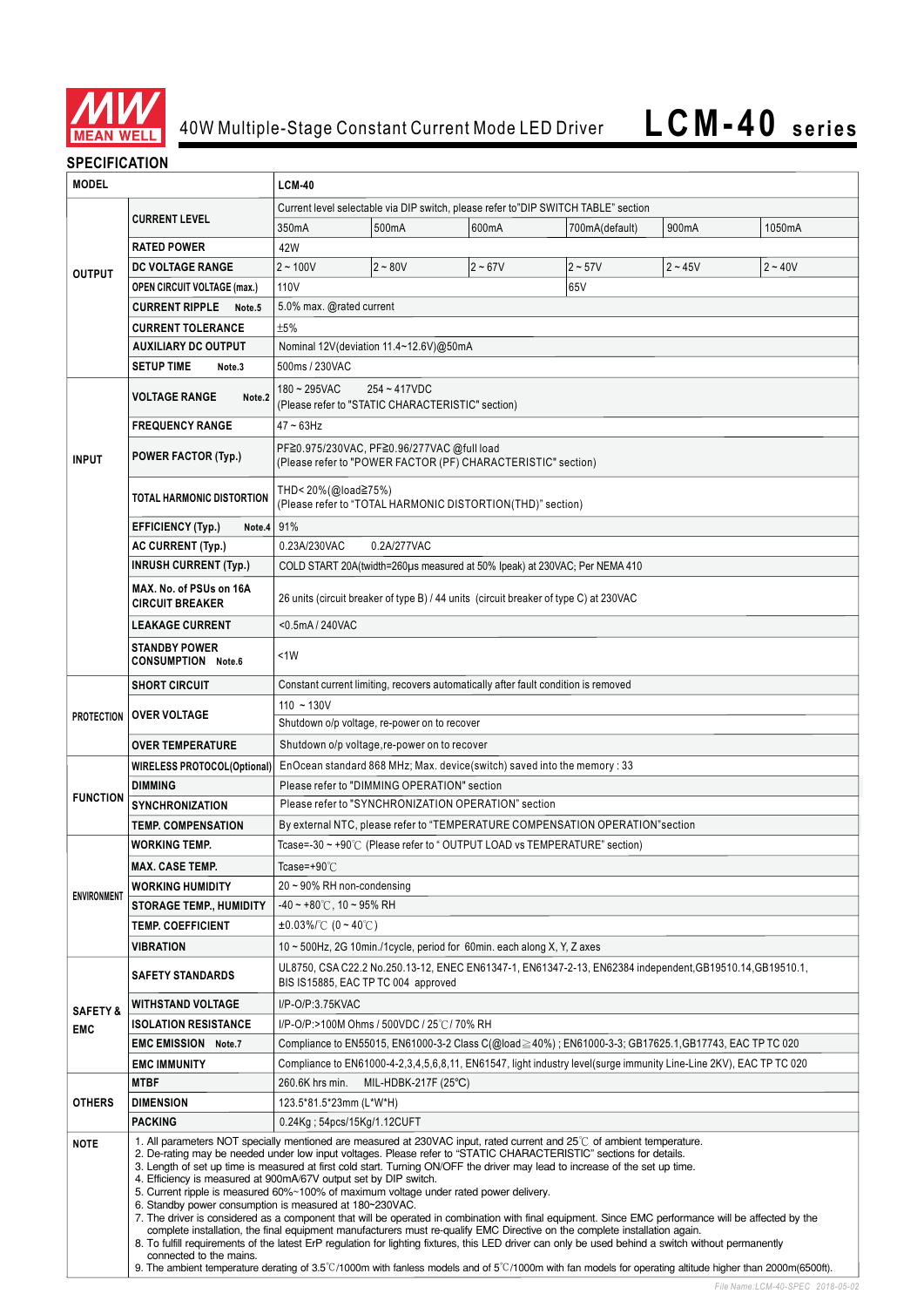

# **LCM-40 series**



## **DIP SWITCH TABLE**

LCM-40 is a multiple-stage constant current driver, selection of output current through DIP switch is exhibited below.

| DIP S.W.<br>lo         |           | $\overline{2}$ | 3  | 4         | 5  | 6  |
|------------------------|-----------|----------------|----|-----------|----|----|
| 350mA                  |           |                |    |           |    |    |
| 500mA                  | ON        |                |    |           |    |    |
| 600mA                  | ON        | ON             |    |           |    |    |
| 700mA(factory default) | ON        | ON             | ON |           |    | ON |
| 900mA                  | ON        | ON             | ON | ON        |    | ON |
| 1050mA                 | <b>ON</b> | 0 <sub>N</sub> | ON | <b>ON</b> | ON | ON |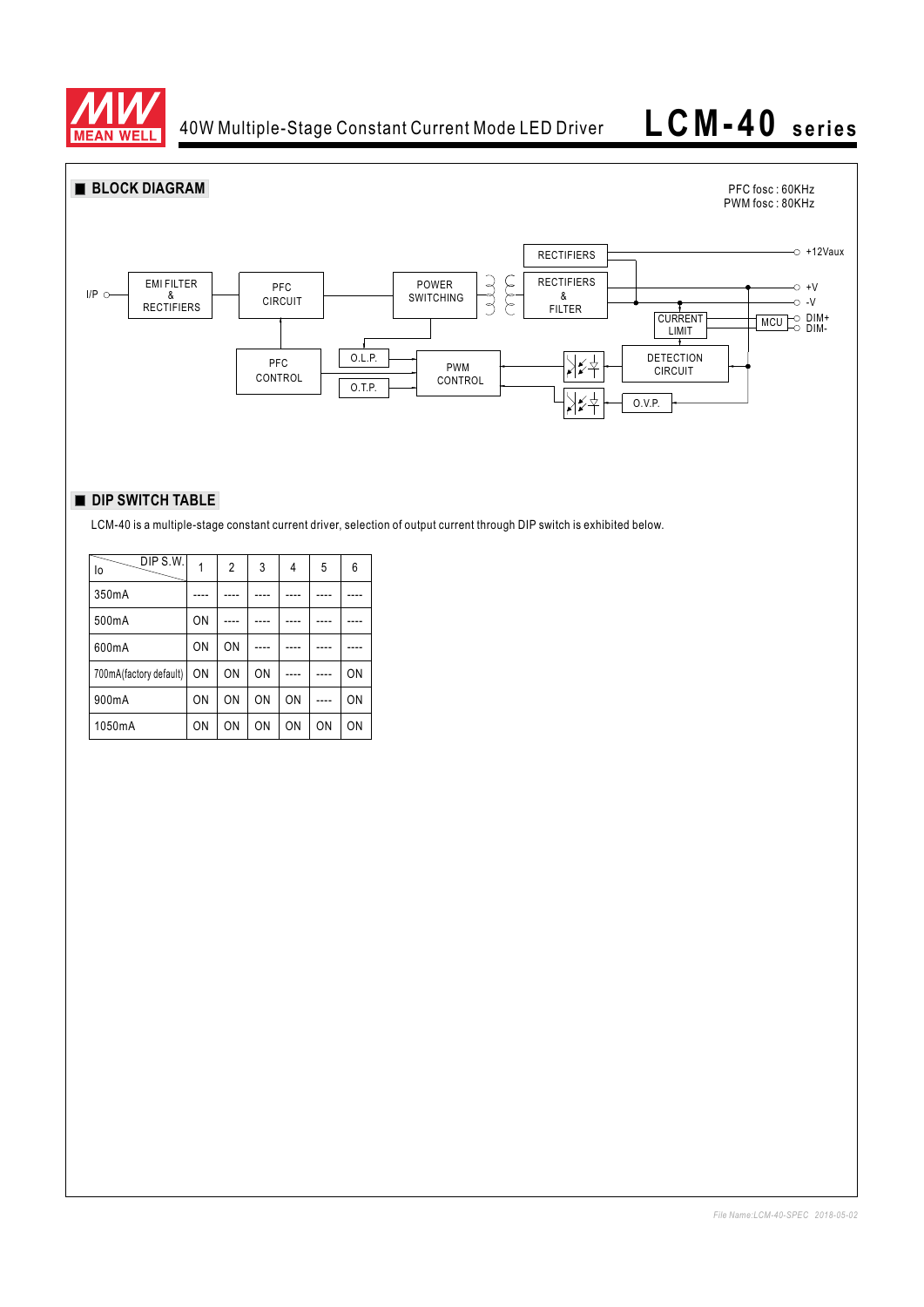

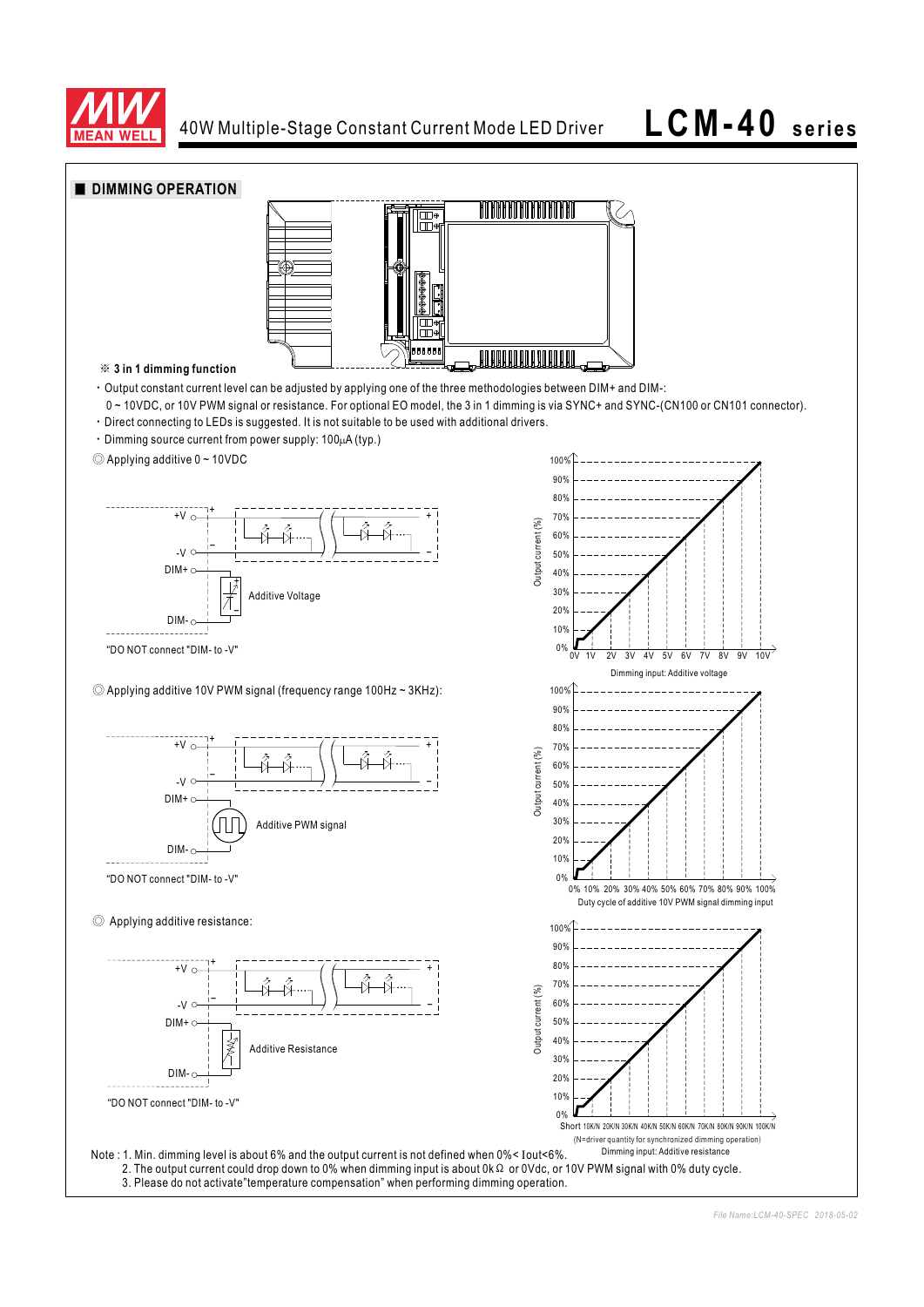

### **SYNCHRONIZATION OPERATION**

- Synchronization up to 10 drivers (1 master + 9 slaves)
- Dimming operating range : 10%~100%
- Sync cable length : < 5m
- Sync cable type : Flat cable
- Sync cable cross section area :  $22 24$  AWG (0.2~0.3mm<sup>2</sup>)



NOTE: 1. Please make sure all units are set to 100% dimming setting (factory default) before synchronizing.

- 2. For optional EO model: the master is EO and the salve could be standard model for economic arrangement.
- 3. Min. Dimming operating range depends on dimmer setting.

### **TEMPERATURE COMPENSATION OPERATION**

LCM-40 have the built-in temperature compensation function ; by connecting a temperature sensor (NTC resistor) between the *+NTC / -NTC* terminal of LCM-40 and the detecting point on the lighting system or the surrounding environment, output current of LCM-40 could be correspondingly changed, based on the sensed temperature, to ensure the long life of LED.



◎ LCM-40 can still be operated normally when the NTC resistor is not connected and the value of output current will be the current level selected through the DIP switch.

◎ NTC reference:

| NTC resistance | <b>Output Current</b>                                                                                                                                                                 |
|----------------|---------------------------------------------------------------------------------------------------------------------------------------------------------------------------------------|
| 220K           | $\leq 60^{\circ}$ C, 100% of the rated current (corresponds to the setting current level)<br>$>60^{\circ}$ C, output current begins to reduce, please refer to the curve for details. |
| 330K           | $\leq 70^{\circ}$ C, 100% of the rated current (corresponds to the setting current level)<br>>70℃, output current begins to reduce, please refer to the curve for details.            |
| 470K           | $\leq 80^{\circ}$ (C, 100% of the rated current (corresponds to the setting current level)<br>> 80℃, output current begins to reduce, please refer to the curve for details.          |

Notes: 1. MEAN WELL does not offer the NTC resistor and all the data above are measured by using THINKING TTC03 series. 2. If other brands of NTC resistor is applied,please check the temperature curve first.

◎ Dimming and synchronization function of the driver will be invalid when the "temperature compensation" function is in use.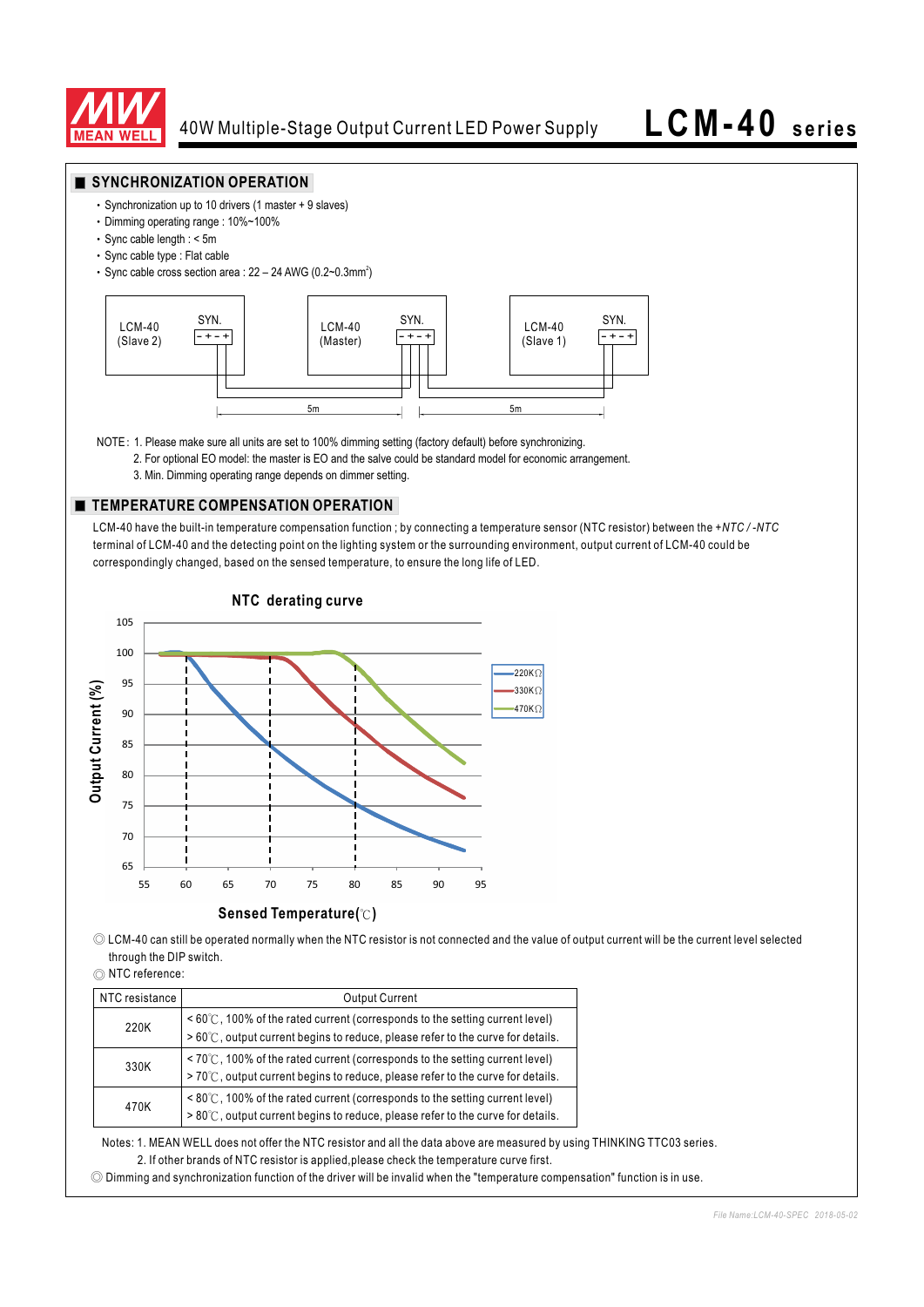

40W Multiple-Stage Constant Current Mode LED Driver

**LCM-40 series**

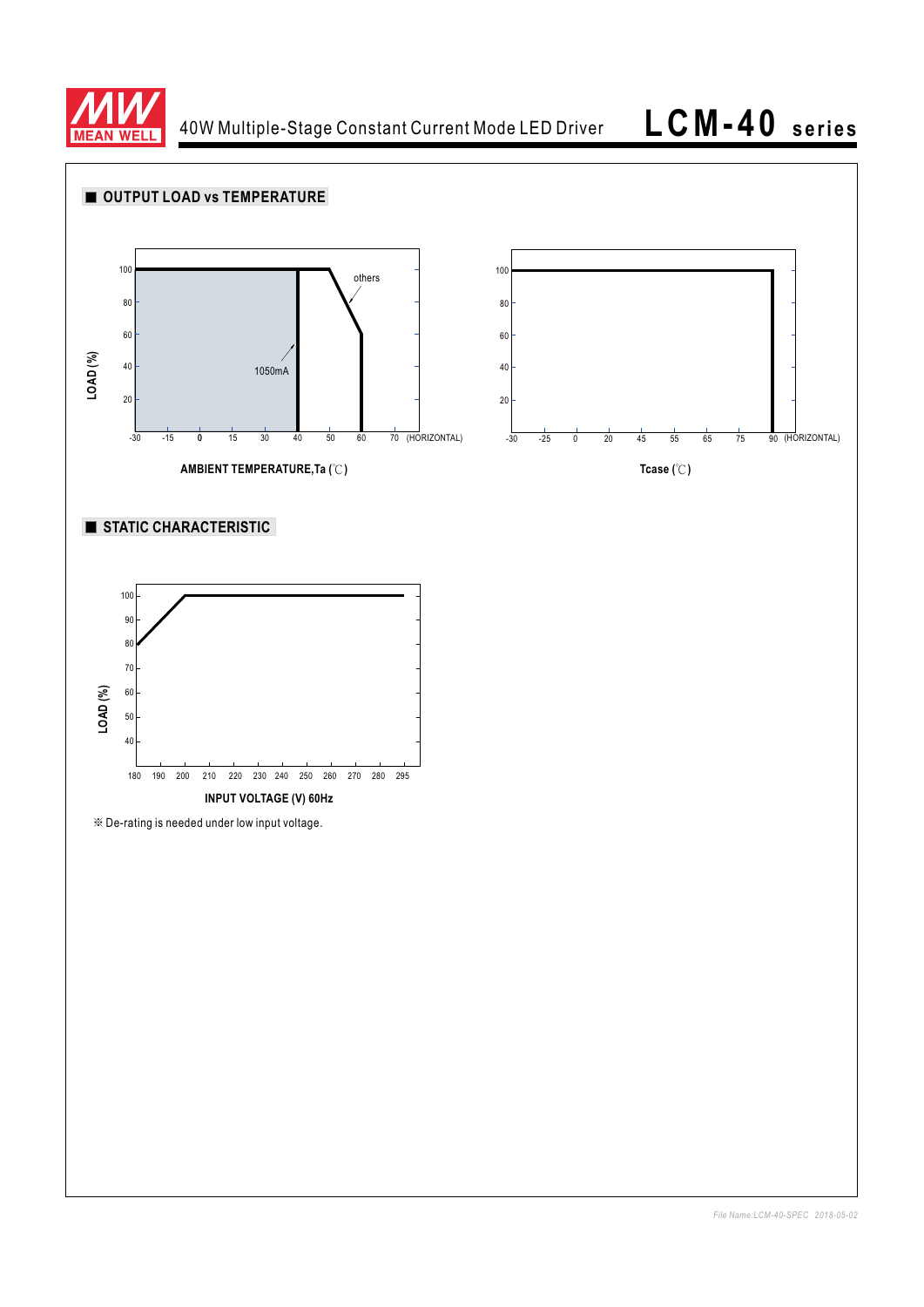

40W Multiple-Stage Constant Current Mode LED Driver **LCM-40 series**

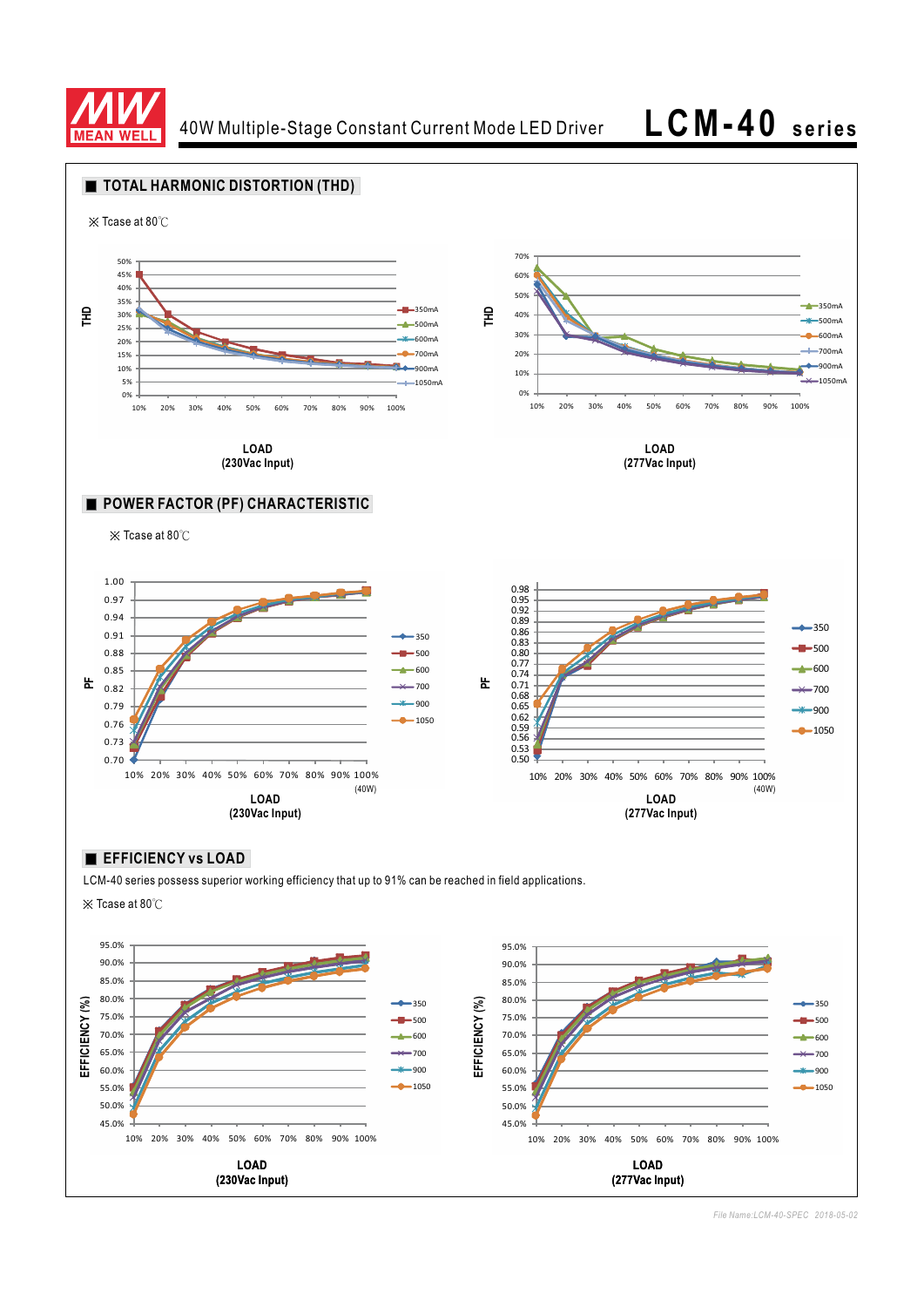

# **LCM-40 series**

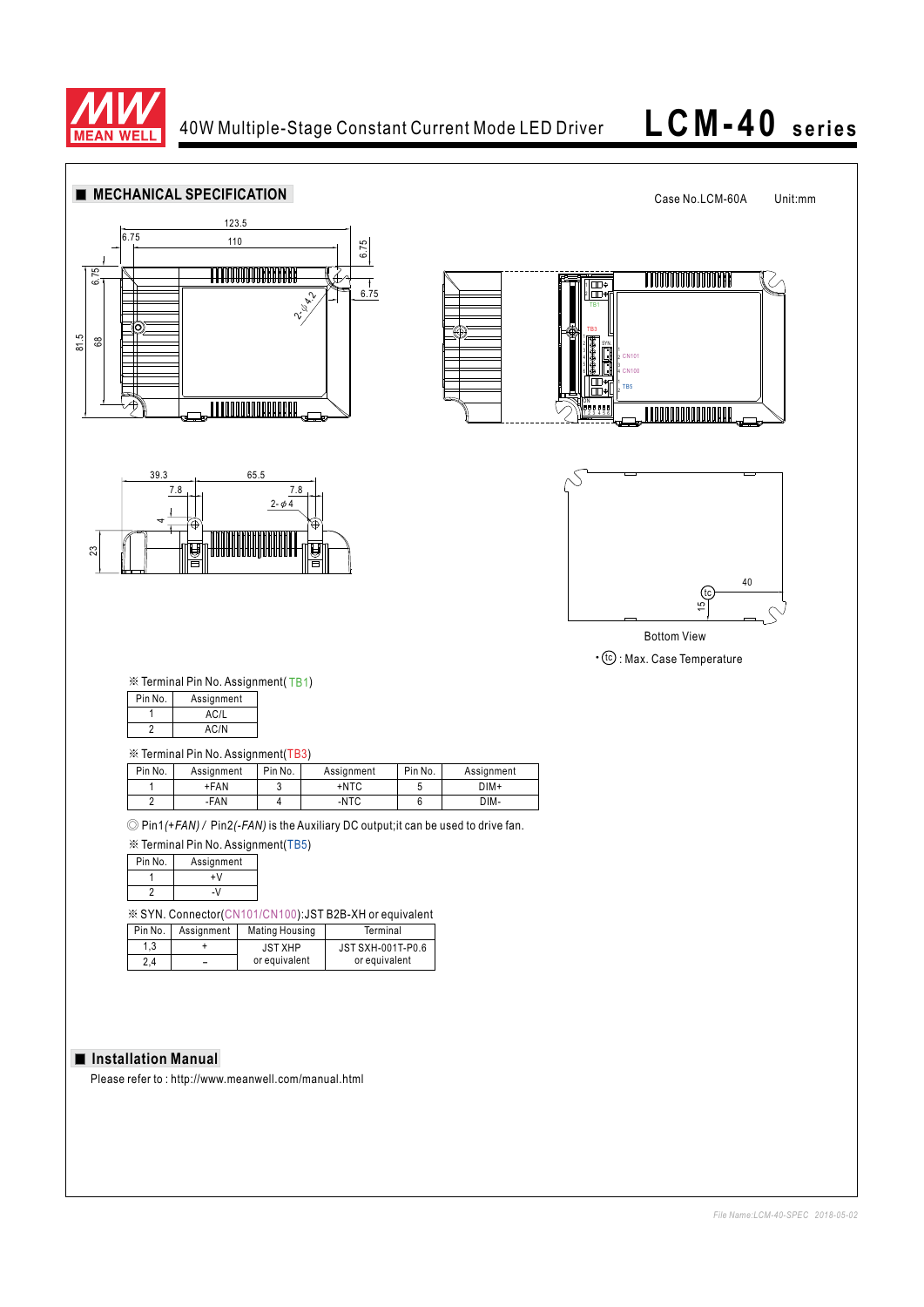

| *The following is only for Optional EO model:                                                                                                                                                                                                                                                                                                                                                                                                                              |  |  |  |  |  |
|----------------------------------------------------------------------------------------------------------------------------------------------------------------------------------------------------------------------------------------------------------------------------------------------------------------------------------------------------------------------------------------------------------------------------------------------------------------------------|--|--|--|--|--|
| ■ LRN button description                                                                                                                                                                                                                                                                                                                                                                                                                                                   |  |  |  |  |  |
| LRN (Learn) Button:<br>Shortly press (around 2 second) the button to enter linking (pairing) / unlinking mode.<br>The LED lamp connected at the output of LCM starts toggling between 10% and 90% indicating that linking mode is active. Once activated, this<br>mode stays active to provide time to link or unlink multiple switches. The mode will stop and back to normal mode after 30 seconds if no wireless<br>telegram from switch is received.                   |  |  |  |  |  |
| For the switch to be linked, click the "I" button (top button marked on the switch plastic or "I" symbol on the back of the switch 4 times quickly, In<br>case the output is continuous 100% 4 seconds, it mean the switch is linked successfully.                                                                                                                                                                                                                         |  |  |  |  |  |
| The LED driver is now ready to accept new links on another switch.<br>In case a linked switch to be unlinked, please use the same action as described from the linking method above.<br>To exit linking / unlinking mode and return to normal operation, wait 30 seconds without doing anything or shortly press the button again.<br>In order to clear all linked switches and reset the LED driver to factory settings, please press and hold the button for 10 seconds. |  |  |  |  |  |
| Installation & Pairing                                                                                                                                                                                                                                                                                                                                                                                                                                                     |  |  |  |  |  |
| Hareware connection:<br>1. Connect the LED lamp to the driver.<br>2. Connect the driver to the AC mains.                                                                                                                                                                                                                                                                                                                                                                   |  |  |  |  |  |
| There are two approaches for linking(pairing):<br>1. Using the LRN button on the driver<br>The instruction is in the LRN button description.                                                                                                                                                                                                                                                                                                                               |  |  |  |  |  |
| 2. Using the NAVIGAN wireless software<br>Benefit to use NAVIGAN is more dimming parameters can be configured.<br>The software can be download in the website link below.                                                                                                                                                                                                                                                                                                  |  |  |  |  |  |
| http://www.navigan.com/<br>After the software installation, insert the NWC300 into one of USB port from the computer.                                                                                                                                                                                                                                                                                                                                                      |  |  |  |  |  |
| For more details, please check the manual.                                                                                                                                                                                                                                                                                                                                                                                                                                 |  |  |  |  |  |
| <b>PERSONAL PROPERTY COMMUNITY</b>                                                                                                                                                                                                                                                                                                                                                                                                                                         |  |  |  |  |  |
| <b>NWC300</b>                                                                                                                                                                                                                                                                                                                                                                                                                                                              |  |  |  |  |  |
| Weiger Version 1.20.0<br><b>Changes Venture 1.100</b><br>日日版<br>$\curvearrowright$ Test<br>EnCoran Navigan<br><b>Controller Workspace</b><br>Discover particulars and said target controllers in the weekspace<br>$54$ are for the modify that $5800\,M$ parameters.<br>\$899 Configuration Security<br>Senaty Code - Calgun<br>Dezem Centralien<br>liane Type V.Sesan<br>Link or unline sensors and awdship with compliant                                                |  |  |  |  |  |
| Connected to COM4<br>Linked Devices<br>$T111 - 3$<br>New 10 5pt V<br>Please select the type of project<br>Anting Francis<br><b>Ches Provis</b><br><b>America</b>                                                                                                                                                                                                                                                                                                           |  |  |  |  |  |
|                                                                                                                                                                                                                                                                                                                                                                                                                                                                            |  |  |  |  |  |
| File Name:LCM-40-SPEC 2018-05-02                                                                                                                                                                                                                                                                                                                                                                                                                                           |  |  |  |  |  |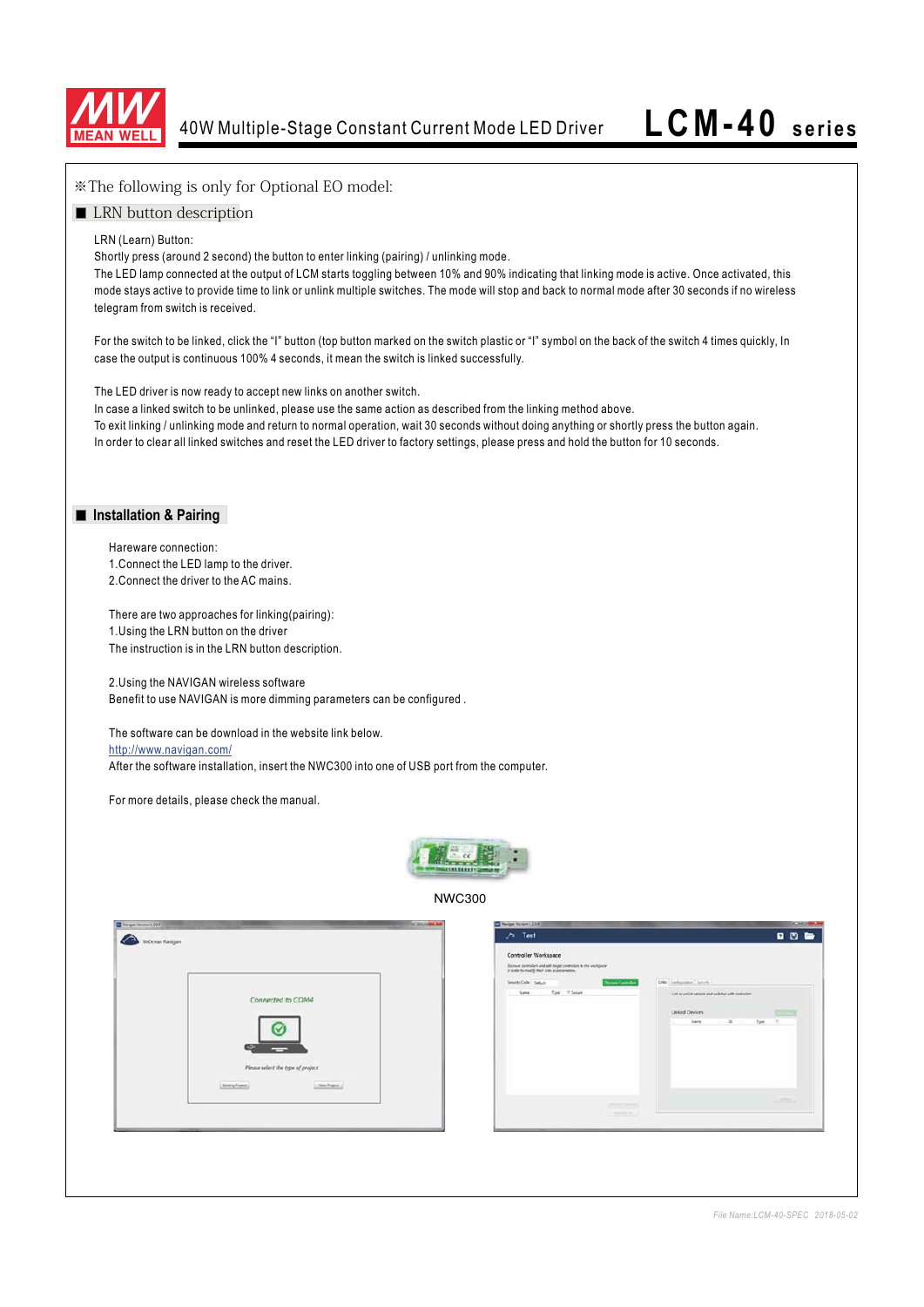

## **LCM-40 series**

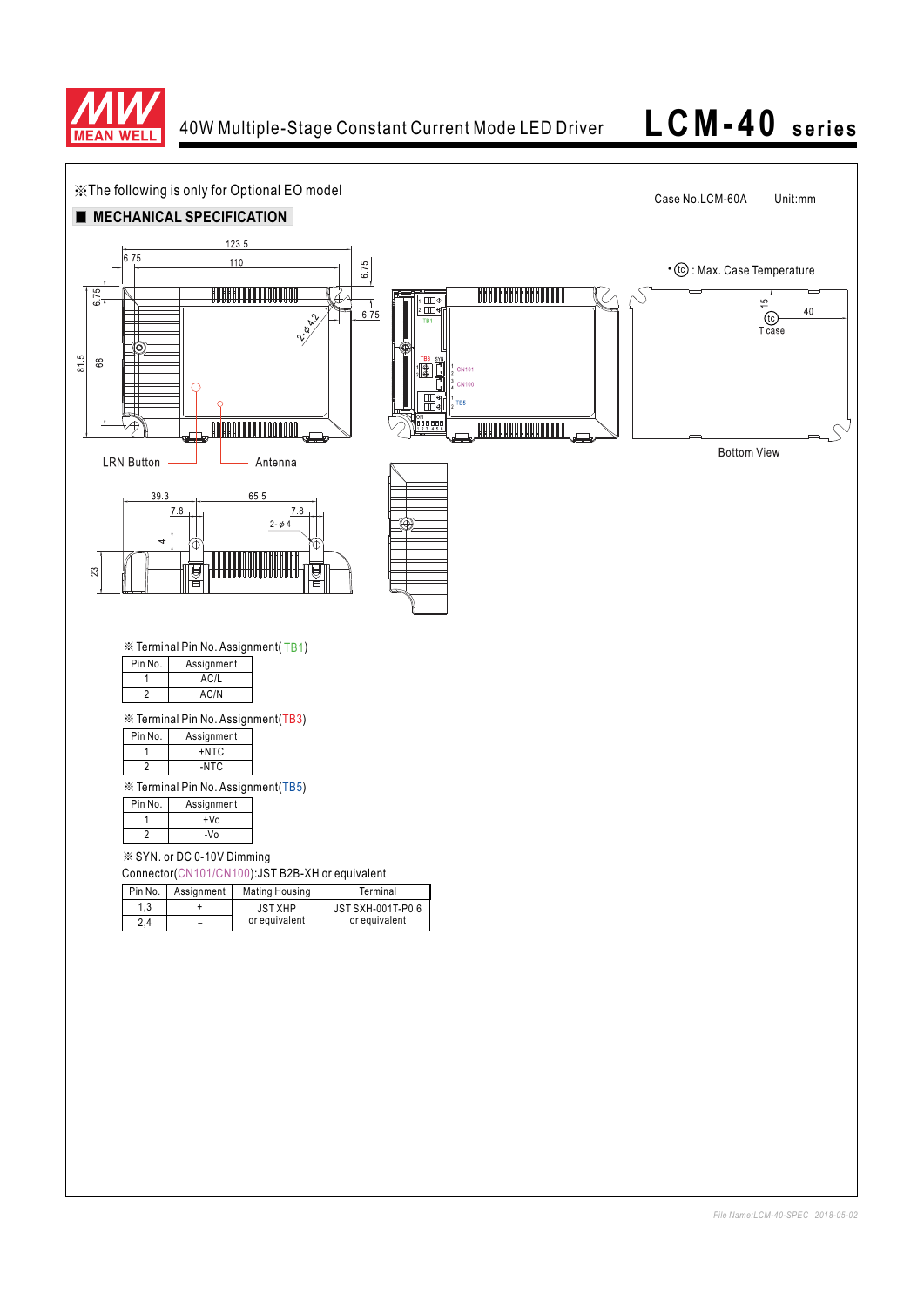

## **Interoperable products / EnOcean Equipment Profile(EEP)**

| <b>Support Equipment</b>  | Telegram |
|---------------------------|----------|
| <b>Rocker Pad Switch</b>  | F6-02-02 |
| Occupancy Sensor          | F5-07-01 |
| <b>Occupancy Sensor</b>   | A5-07-02 |
| <b>Occupancy Sensor</b>   | A5-07-03 |
| Light Level Sensor        | A5-06-02 |
| Light Level Sensor        | A5-06-03 |
| <b>Central Controller</b> | A5-38-08 |
| Demand Response           | A5-37-01 |

### **Batteryless wireless switch supplier**

MW order code:WPD-06SWT. There are many other switch supplier listed in the below.



| Manufacturer | Model*                |
|--------------|-----------------------|
| Legrand      | 078442                |
| Siemens      | 5WG4222-3AB10         |
| Berker       | 24121009              |
| Jung         | <b>ENO A 595</b>      |
| Busch-jaeger | EASYSENS/ENOCEAN      |
| Gira         | 242203                |
| Peha         | D 455/61.022 FU-BLS N |
| Eltako       | F4T65                 |
| <b>VIMAR</b> | 20505+20506.B+21507.B |

\*: The model list is rovided for reference. For more information please contact original supplier